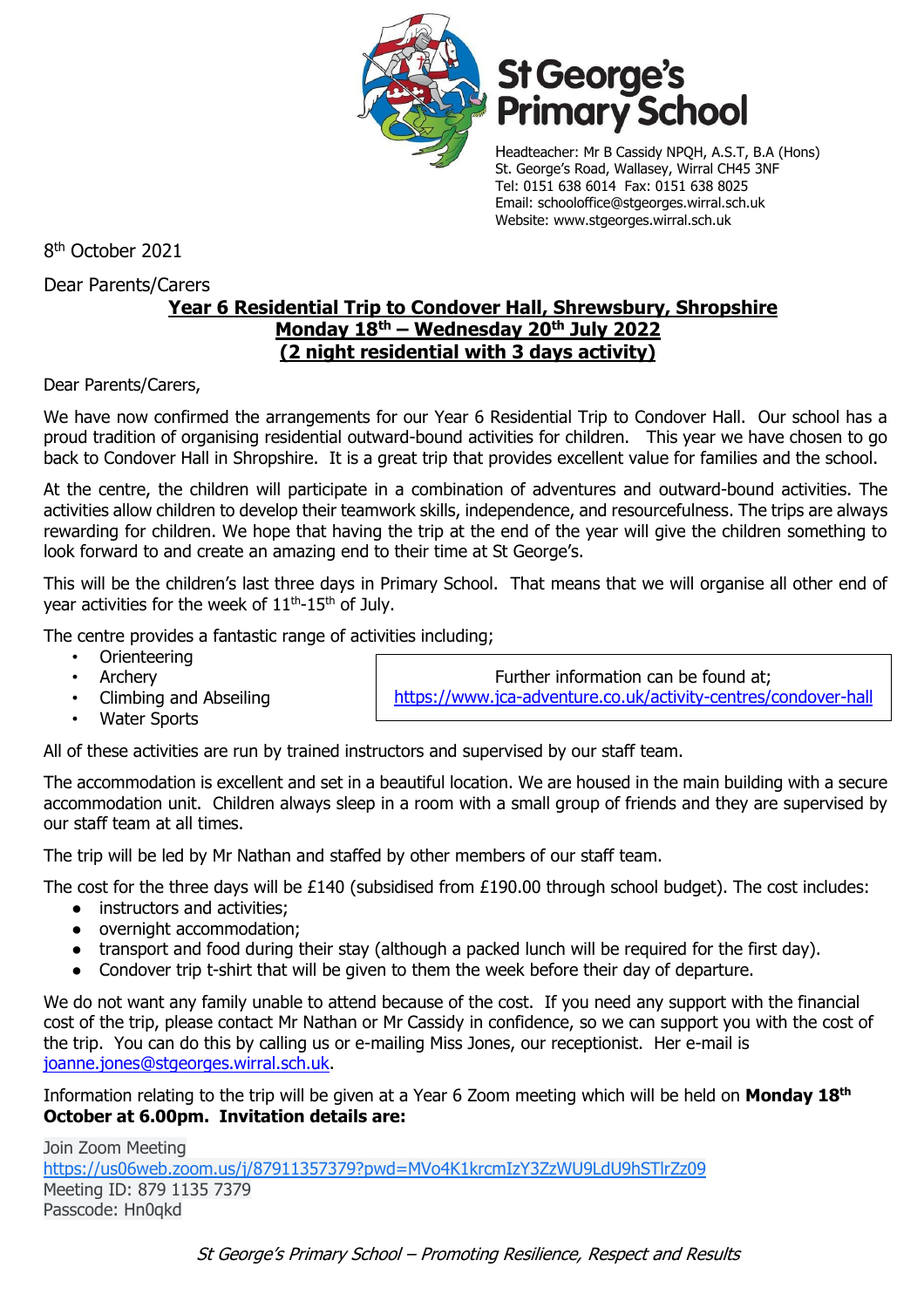#### **In order for your child to attend the trip, please:**

- **1) Complete the form below and return this to the school office.**
- **2) Confirm that you have paid the deposit of £30.00 on Parent Pay. This must be paid by Tuesday 2nd November.** Please note the facility within Parent Pay to make payments for this trip will be in place with effect from Friday 8<sup>th</sup> October. Unfortunately, deposits cannot be returned and late bookings cannot be accepted.

Please note that the final **balance must be paid in full on Parent Pay by Friday 24th June 2022.** If the balance is not paid by this date, your child's place will have to be cancelled. No cash/cheques can be accepted.

**3)** Please complete and return the medical information and permission Google Form by Friday 24<sup>th</sup> June 2022. The link is:

https://docs.google.com/forms/d/e/1FAIpOLSeyzeeO3\_tUmiY9AOfbatA2A9HLR-T3FnPr8Vo7as-[DUoVzvA/viewform](https://docs.google.com/forms/d/e/1FAIpQLSeyzeeQ3_tUmiY9AOfbatA2A9HLR-T3FnPr8Vo7as-DUoVzvA/viewform)

If you do not have a Parent Pay account, please inform the school office as soon as possible. We can arrange an account or barcode letter for you to pay at a local pay point.

Can I remind all parents/carers that excellent conduct in school is essential if your child is going to participate in this trip.

We have attached a basic kit list. Children should need nothing new for this residential. Old clothing is all that is needed.

Yours sincerely,

### **Mr Bernard Cassidy Headteacher**

### **Year 6 Residential Trip to Condover Hall, Shrewsbury, Shropshire Monday 18th -20th July 2022 (2 night residential with 3 days activity)**

Child's Name: \_\_\_\_\_\_\_\_\_\_\_\_\_\_\_\_\_\_\_\_\_\_\_\_\_\_ Class: \_\_\_\_\_\_\_\_\_\_\_\_\_\_

Date:

I give/do not give (please delete as appropriate) permission for my child to attend the residential trip to the Condover Hall.

I confirm that the deposit of £30.00 has been paid via Parent Pay.

I understand and accept that it is my responsibility to pay the outstanding balance prior to **24th June 2022**. Should the full balance not be paid by this date, I understand that the deposit will not be returned and my child will not be able to go on the trip.

| My child's t-shirt should be size (please circle as<br>appropriate). The sizes are generic, so please measure<br>your child and order a top large enough. It is not<br>possible to return or exchange. | Age<br>$9 - 11$ | Age<br>$12 - 13$ | <b>Adult Extra</b><br>small<br>34in chest | <b>Adult Small</b><br>36in chest |
|--------------------------------------------------------------------------------------------------------------------------------------------------------------------------------------------------------|-----------------|------------------|-------------------------------------------|----------------------------------|
|--------------------------------------------------------------------------------------------------------------------------------------------------------------------------------------------------------|-----------------|------------------|-------------------------------------------|----------------------------------|

Signed \_\_\_\_\_\_\_\_\_\_\_\_\_\_\_\_\_\_\_\_\_\_\_\_\_\_\_\_\_ Date:\_\_\_\_\_\_\_\_\_\_\_\_\_\_\_\_\_\_\_\_\_\_\_\_\_\_